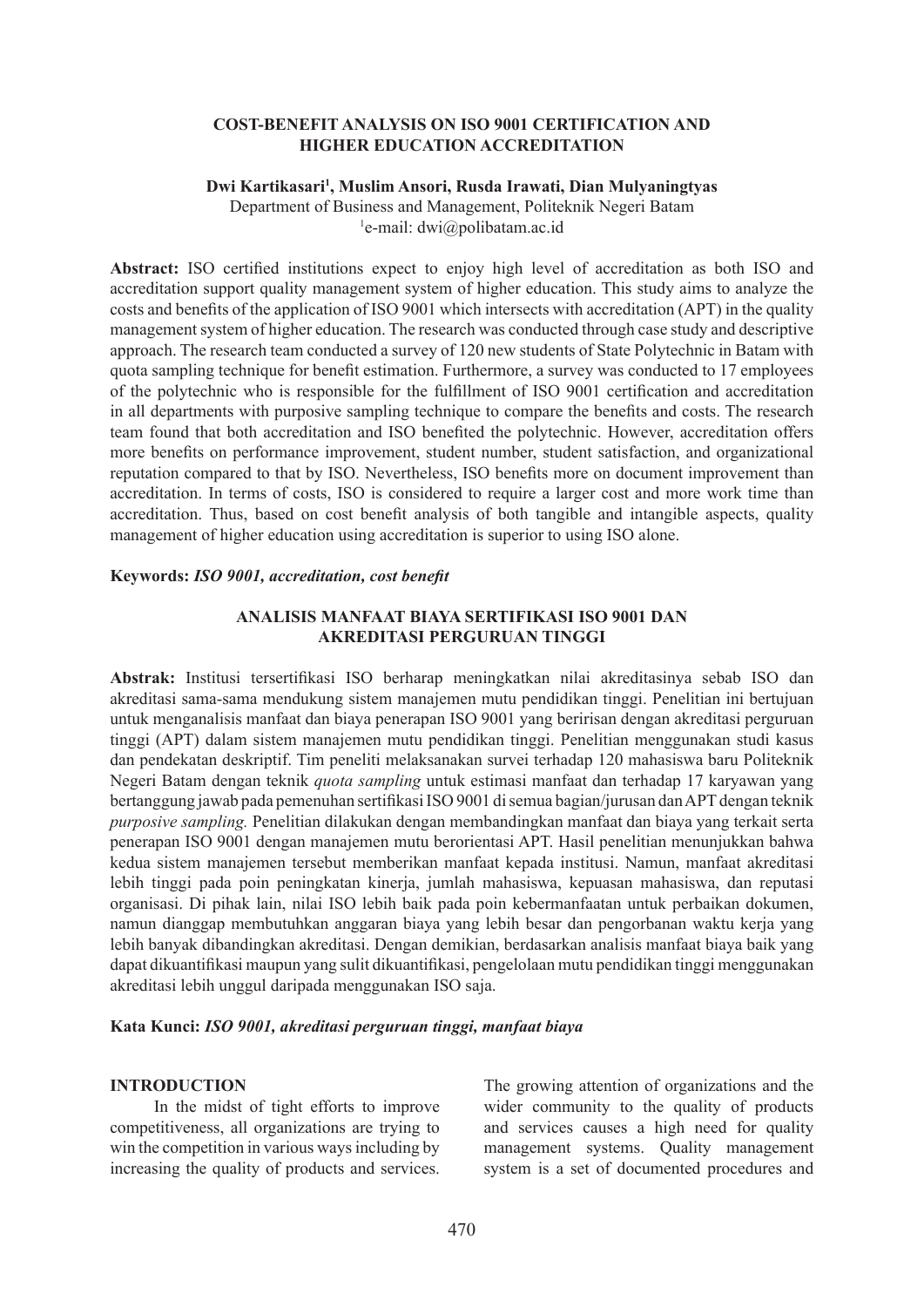standard practices for system management that aims to ensure the suitability of a process and product to the needs or requirements set by the customer and organization (Gasperz, 2002).

The internationally recognized quality management system standards are ISO 9001. ISO 9001 has become a global benchmark for quality management systems especially after it was adopted by more than one million organizations worldwide (Lloyd's Register Quality Assurance, 2015). ISO certification does not guarantee a process or product at the maximum level of quality, but only states that the entity has a quality management system that gives confidence to users that the company is consistent with their quality procedures (Brown & Wiele, 1996).

Wibawa (2002) stated that some of the company's motivation in obtaining ISO certificates was to improve product quality and efficiency, competitive advantage, increase market share, increase product selling prices, reduce costs and increase stock prices. As a result of the active promotion of the European Community Institute, ISO 9001 penetration has grown tremendously. Over the past two decades, there has been a steady increase in the number of countries that have adopted ISO 9001 as their national quality standards, as well as a continuous increase in the number of companies in these countries that have been certified (Karapetrovic, Casadesus, & Saizarbitoria, 2010). Nevertheless, the implementation of ISO 9001 in universities is still a relatively new thing in Indonesia with a low level of certification penetration. Most universities choose not to do ISO certification because it is not mandatory. Based on the Law number 20 of 2003 concerning the National Education System, the quality assurance system that must be carried out by universities is the accreditation of BAN PT, not from other institutions. Thus, there are not many higher education that carry out ISO 9001 certification (Antariksa, Surachman, & Setiawan, 2014). Although research in Universitas Brawijaya and UIN Syarif Hidayatullah Jakarta (Umiyati, 2015) found a positive and significant influence on ISO 9001 on college performance.

In the context of higher education, ISO 9001 certification and Higher Education Accreditation (APT) both become an integral part of the external quality assurance system. But according to the National Accreditation Committee (KAN, 2016), there are differences between the terminology of certification and accreditation. Accreditation is a formal recognition given by an accreditation body to the competence of an institution or organization in carrying out certain conformity assessment activities. Whereas certification is a statement of conformity from third parties related to products, processes, management systems or personal to certain standards.

As with other organizations, initially the motivation of the State Polytechnic in Batam in obtaining an ISO 9001 certificate was to improve service quality and efficiency. However, after implementing ISO for 10 years, a number of complaints emerged, including the underachieved performance improvement of ISO 9001 indicated by the stagnant level of accreditation even though the campus staff had exerted considerable energy to carry out exhausting documentation and spend a lot of money to obtain this certificate. There is a thought that an organization could be more interested in gaining the prestige inherent in ISO 9001 certificate than the goal of quality improvement itself, so that in the long run, what will happen is the performance of ISO-certified organizations will be worse than organizations that are not ISO certified.

State Polytechnic in Batam has obtained ISO 9001 certification since 2006, and has obtained B accreditation for all study programs since 2004. Until now, a number of ISO 9001 quality targets set at this Polytechnic are part of the indicators on APT assessment, so that there are slices between the two. The integration of the two quality management systems holistically cannot be implemented because a number of resources are not ready for integration implementation.

Act No. 20 of 2003 concerning the National Education System encourages universities to make efforts to improve quality. These quality improvement efforts are carried out referring to the quality standards set by Higher Education National Accreditation Board. The efforts to meet the quality standards in accordance with the accreditation policy are expected to increase competitiveness so that it can have an impact in the form of an increase in the number of students at each new student admission, fulfillment of adequate academic qualifications, more adequate facilities and infrastructure, and the increase in external partnerships.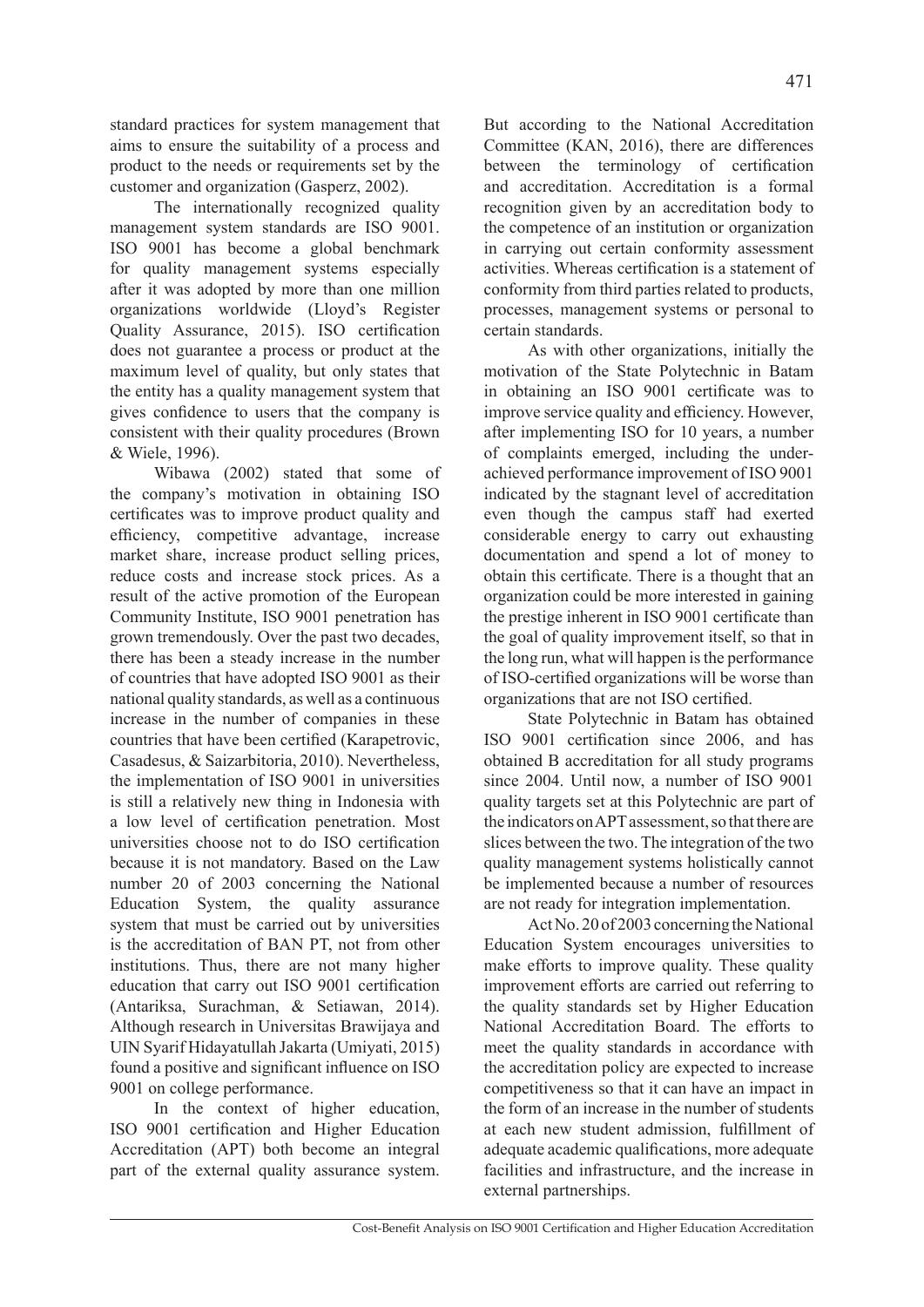In accordance with the Law, accreditation is compulsory for universities. Unaccredited universities are threatened with closure. It is different with ISO certification which is not a government regulation so that the stimulus is the need of the organization. The difference in quality management and ISO is also in its scope. In contrast to the accreditation that is of a quality barometer at the national level, the ISO is a quality benchmark recognized internationally. This study aims to reveal the benefits and costs of ISO-oriented quality management compared to APT. Cost-benefit analysis is a systematic approach to considering the weaknesses (costs) and strengths (benefits) of the choices available (Rodreck, Ngulube, & Dube, 2013). This analysis can be applied to feasibility studies and decision making to evaluate the use of economic resources so that scarce resources can be used efficiently. Analysis of benefits and costs only focuses on the efficient use of factors of production without considering other problems such as distribution, economic stabilization and so on (Sugiyono, 2001).

Secondly, this study also attempts to describe the implementation of ISO 9001 which intersects with APT at State Polytechnics in Batam. This description is expected to be beneficial for universities that are currently preparing for ISO 9001 implementation on their respective campuses. Third, by using cost benefit analysis, this study attempts to formulate whether the State Polytechnic in Batam should maintain ISO 9001 certification or use another quality assurance model that might be more efficient.

Practically, this research is very useful for top polytechnic management to evaluate work program. Using the State Polytechnic case study in Batam which has been ISO 9001 certified for a long time, the research team hopes that this research can be useful for other universities in the framework of implementing ISO 9001. Theoretically, this research is also very important to enrich the literature in the field of ISO application evaluation in universities such as Karapetrovic, Rajamani, & Willborn (1998) research on how to implement ISO in universities and Sohail, Rajadurai, & Rahman, (2003) who claim that the application of ISO in universities is very important for the collection of data needed for quality improvement of a college. This research is also expected to be useful to enrich the literature of the quality management system in universities in Indonesia, where the use of cost benefit analysis has not been widely applied in this case.

## **METHOD**

In this article, the research approach carried out is descriptive research and case studies. Cost benefit analysis is carried out through the stages of identifying benefits and costs based on their classification, estimating the value of benefits and costs, and finally analyzing the final value of cost benefits. In identifying the benefits and costs, benefits and costs need to be classified according to the definition described by Mangkoesoebroto (1998). Identification of benefits and costs is carried out through interviews and limited discussions with a number of experts in the field of college quality assurance, namely the quality assurance, ISO internal auditors, and the reaccreditation drafting team. Respondents were also asked to compare the benefits of ISO and accreditation simultaneously, and determine the value of the gap or differences.

Furthermore, the benefits and costs identified were included in the questionnaire instrument. The value of the benefits will then be proxied based on the results of the survey to these students. The survey was conducted on 120 new State Polytechnic students in Batam with quota sampling techniques for estimating benefits. Quotas are proportionally determined per study program both morning and evening class students with an estimated number of samples is 10 percent of the population for descriptive research (Gay & Diehl, 1992). The questionnaires collected actually amounted to 128, but 8 questionnaires were deemed not to fulfill the conditions, namely only choosing a maximum of 5 options from the 13 available options. The population and sample of new students who are respondents in this study are described at Table 1.

Based on the table above, it can be seen that the total population is 1,237 new students consisting of 706 morning class students and 531 night class students. With quota sampling, the data was processed from 120 selected new students consisting of 70 morning class students and 50 evening class students. Quota sampling is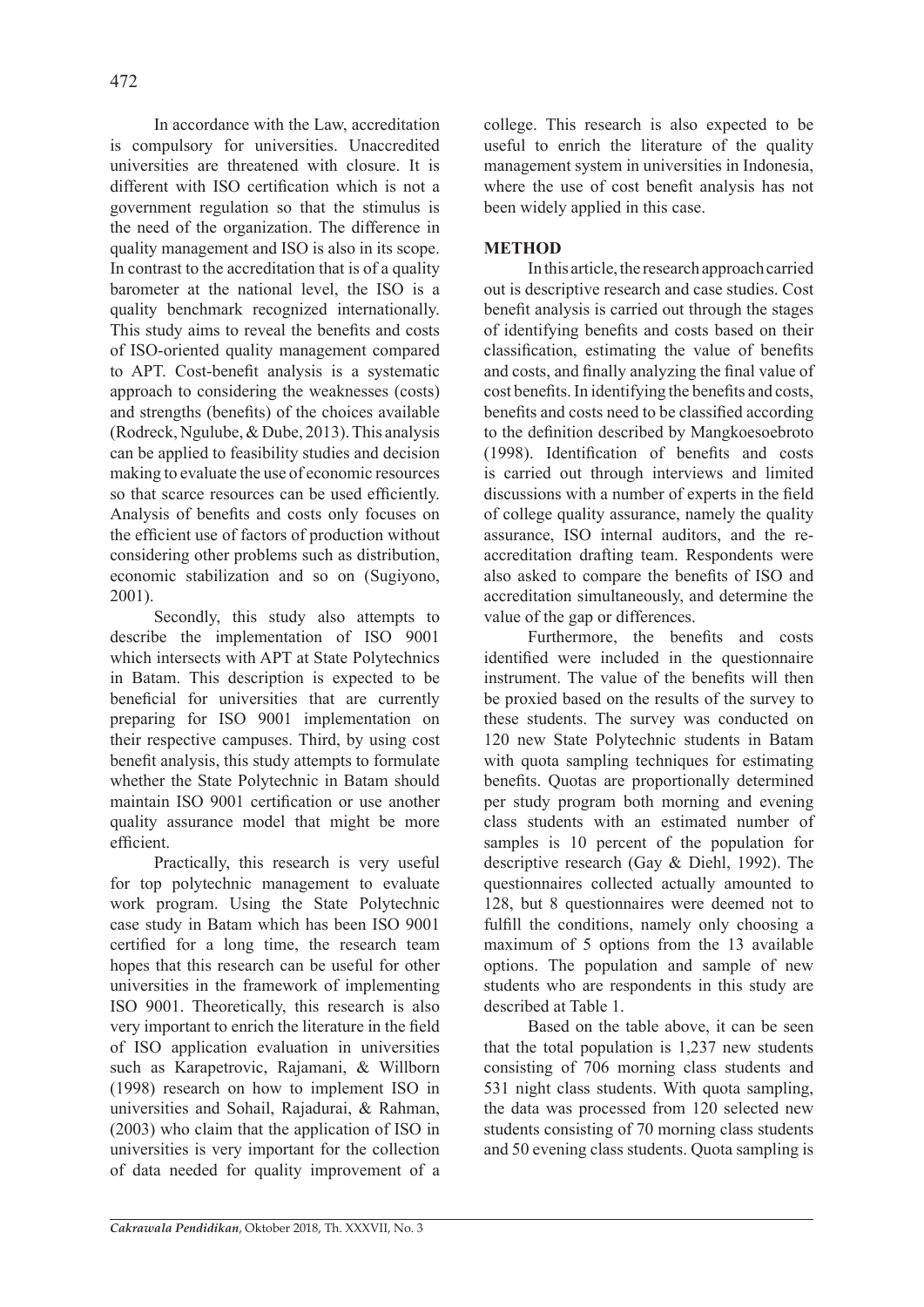|                  | <b>Department Code</b> |                | Population<br><b>Study Program Code</b> |          |                | <b>Sample</b>  |
|------------------|------------------------|----------------|-----------------------------------------|----------|----------------|----------------|
| No.              |                        |                | <b>Morning</b>                          | Evening  | <b>Morning</b> | Evening        |
|                  |                        | AK             | 63                                      | 63       | 6              | 6              |
| 1.               | MB                     | AM             | 60                                      | 33       | 6              |                |
|                  |                        | AB             | 61                                      | 32       | 6              | Ć              |
|                  |                        | EL             | 60                                      | 31       | 6              | 3              |
|                  |                        | MK             | 60                                      | 43       | <sub>b</sub>   |                |
| 2.               | EL                     | IN             | 30                                      | 21       | ↑<br>∍         | $\overline{c}$ |
|                  |                        | R <sub>O</sub> | 31                                      | 16       | 3              | 2              |
|                  |                        | EM             | 26                                      | 30       |                | 3              |
|                  |                        | <b>GM</b>      | 57                                      | 21       | 6              | $\mathcal{L}$  |
| 3.               | IF                     | IF             | 61                                      | 91       | 6              | 9              |
|                  |                        | MJ             | 58                                      | 61       | 6              | 6              |
|                  |                        | KA             | 32                                      | 29       | 3              | $\overline{2}$ |
| $\overline{4}$ . | <b>MS</b>              | PPU            | 48                                      | $\theta$ | C.             | 0              |
|                  |                        | <b>MS</b>      | 59                                      | 60       | C.             | 5              |
|                  | Total                  |                | 706                                     | 531      | 70             | 50             |
|                  |                        |                |                                         | 1237     |                | 120            |

**Table 1. Population and Sample**

chosen to better represent the characteristics of the actual student population.

Furthermore, a survey of 17 State Polytechnic employees who are responsible for fulfilling ISO 9001 certification and APT. They are: chairman of the department of machinery, business management, informatics, and electro, chair of the Research and Community Service Center, Quality Assurance, Internal Supervisory Unit, Library, Maintenance and Repair, and chairman of the Academic and Student Affairs subdivision, Planning and Cooperation, State Property, Finance, Procurement, Employment, and Administrative Affairs. Employee samples were selected by purposive sampling technique, namely only respondents who were permanent employees were allowed to fill out questionnaires. Questionnaires are given to the head of the department, but the head of department can request the assistance of his staff provided the staff has the status of a permanent employee. This survey was conducted to compare the benefits and costs associated with the implementation of ISO 9001 compared to APT-oriented quality management.

The results of the validity test on 17 respondents are showed in Table 2.

#### **Table 2. The Results of the Validity Test**

|           | Validity (r count) |            |
|-----------|--------------------|------------|
| Statement | Accreditation      | <b>ISO</b> |
| 1         | 0.712              | 0,733      |
| 2         | 0,699              | 0.734      |
| 3         | 0.688              | 0.743      |
| 4         | 0,696              | 0.735      |
| 5         | 0.695              | 0.743      |
| 6         | 0.685              | 0,770      |
| 7         | 0,665              | 0,748      |
| 8         | 0.682              | 0,726      |
| 9         | 0,652              | 0,737      |
| 10        | 0.694              | 0,745      |
| 11        | 0.703              | 0,742      |
| 12        | 0.682              | 0.748      |
| 13        | 0.678              | 0.741      |

Based on the r product moment table, it is known that the  $r_{table}$  value for 17 respondents with a significant level of 5 percent is  $0.4821$ . Thus, table 2 explains that all statements in the questionnaire meet the validity test. While the reliability test results are showed in Table 3.

#### **Table 3. The Results of the Reliability Test**

| Dimension      | Reliability (Pearson Product Moment) |       |  |
|----------------|--------------------------------------|-------|--|
|                | Accreditation                        | ISO   |  |
| <b>Benefit</b> | 0.743                                | 0.906 |  |
| Costs          | 0.854                                | 0,883 |  |

Table 3 above explains that all dimensions meet the reliability test because they are above 0,6.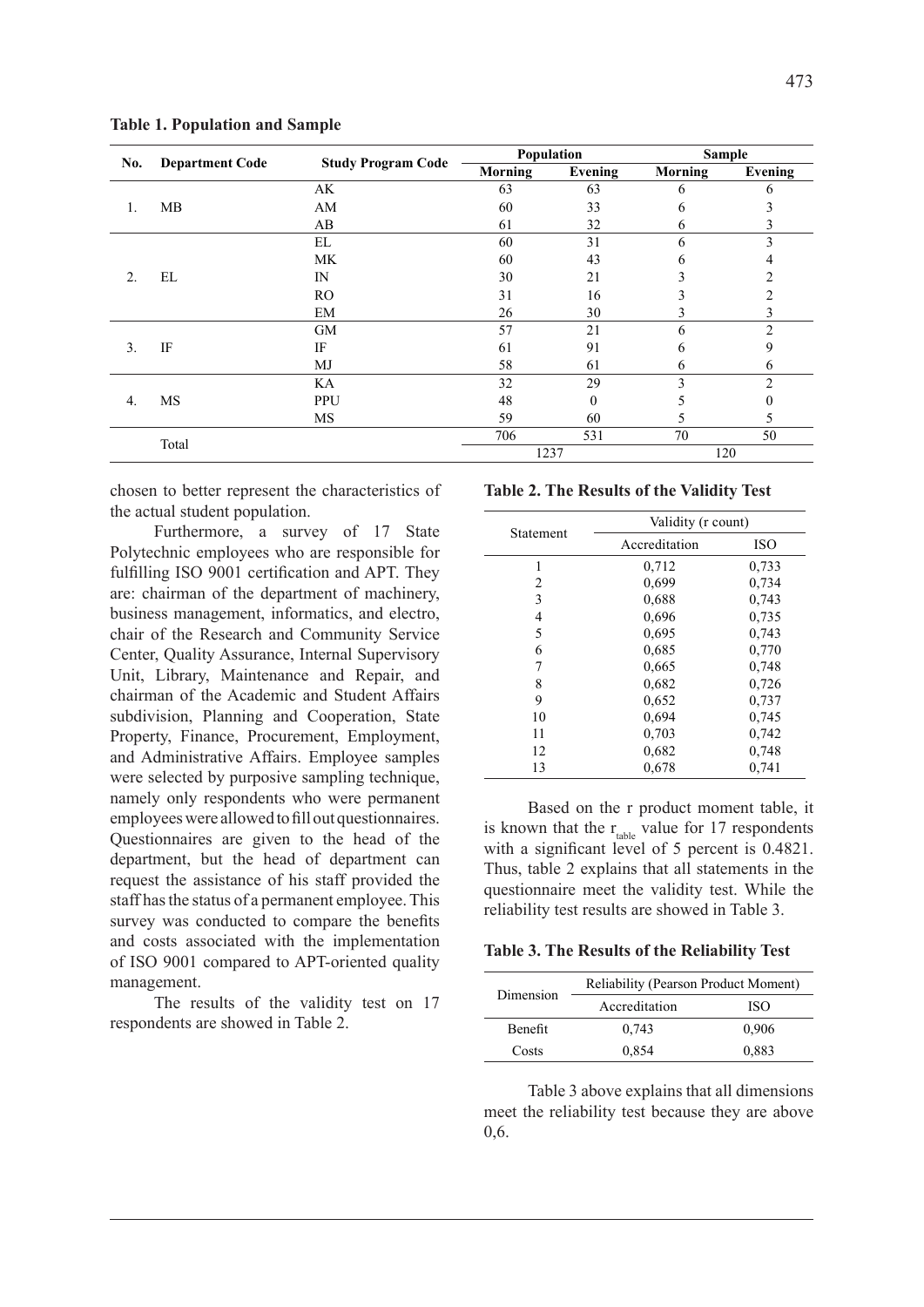## **RESULTS AND DISCUSSIONS** *Results*

## *Costs and Benefits of ISO and Accreditation*

Based on the results of interviews and limited discussions, we identified a number of benefits and costs of ISO-based quality management and accreditation showed in the Table 4.

## *Benefits Comparison of ISO and Accreditation* a. Quantifiable Benefits

Among the value of indirect or secondary benefits from ISO and accreditation is an increase in the number of students in the future. In other words, ISO and accreditation are able to attract the interest of new students which have an impact on the further pseudo benefits of the ability of the organization to increase market prices without losing market share. Following are the results of a survey of 120 new students selected using quota sampling.

Based on the table above, there were around 5,6 percent of new students interested in entering the state polytechnic in Batam due to the reputation of this polytechnic which is ISO 9001 certified.

Referring to table 4, it is stated that one of the benefits of ISO and APT is the ability of the organization to increase market prices without losing market share. In 2017, Batam State Polytechnic for the first time imposed an entrance examination fee. Thus, the cost of entrance examinations practically increases

market prices. Therefore, in the study, the value of benefits is proxied by the amount of entrance examination income.

**Table 5. The Ability of ISO and Accreditation to Attract the Interests of New Students**

| No | <b>Options</b>                           | Percent |
|----|------------------------------------------|---------|
| 1  | The only "government-owned"              | 15,3    |
|    | campus in Batam                          |         |
| 2  | Affordable costs                         | 12,9    |
| 3  | Reputation with good accreditation       | 11,8    |
| 4  | Amenities                                | 11,3    |
| 5  | Famous reputation in your                | 10,8    |
|    | surroundings                             |         |
| 6  | Location (in vicinity / accessible)      | 10,2    |
| 7  | Provide scholarships                     | 7,7     |
| 8  | Reputation with ISO 9001 certification   | 5,6     |
| 9  | Reputation as an international winner    | 5,2     |
| 10 | Parents' will                            | 3.2     |
| 11 | Reputation of strict selection for entry | 3,2     |
| 12 | Extensive alumni association             | 2,0     |
| 13 | Others                                   | 0.7     |
|    | Total                                    | 100,0   |

If the amount of non-tax state revenue (PNBP) from the entrance examination in 2017 is Rp 501.850.000, and the allocation is determined based on the percentage in table 5, then the estimated total contribution of income obtained from students interested in this polytechnic because ISO is Rp. 27.930.610 which is the multiplication between income 501.850.000 with 5,6 percent.

| <b>Classification</b>                  | <b>Definition (Mangkoesoebroto, 1998)</b>                                                                                    | Costs and benefits of ISO 9001 and APT                                                                                                                   |
|----------------------------------------|------------------------------------------------------------------------------------------------------------------------------|----------------------------------------------------------------------------------------------------------------------------------------------------------|
| Real costs and benefits                | Benefits / costs incurred for someone that are<br>not offset by loss of benefits for other parties                           | Benefits in the form of continuous<br>improvement in performance / organizational<br>performance                                                         |
| Pseudo costs and benefits              | Benefits / costs that are only accepted by a<br>particular group, but a group of others suffer<br>because of the project     | Benefits in the form of an organization's<br>ability to raise market prices without losing<br>market share                                               |
| Direct / primary costs and<br>benefits | Benefits / costs related to the main objectives<br>of the project or program                                                 | ISO benefits in the form of repairing<br>$\bullet$<br>documents<br>Certification fees, accreditation fees,<br>$\bullet$<br>audit fees, consultation fees |
| benefits                               | Indirect / secondary costs and Benefits / costs that are not directly caused<br>due to a project to be built or a by-product | Increased number of customers / students<br>$\bullet$<br>in the future<br>Loss of work time<br>$\bullet$                                                 |
| Tangible costs and benefits            | Benefits / costs that can be assessed in the<br>market                                                                       | Benefits of ISO and accreditation in the form<br>of customer satisfaction                                                                                |
| Intangible costs and benefits          | Benefits / costs that cannot be assessed in the<br>market                                                                    | ISO benefits and accreditation in the form<br>of an increase in the reputation of the<br>organization                                                    |

**Table 4. Identification of Costs and Benefits of ISO and Accreditation**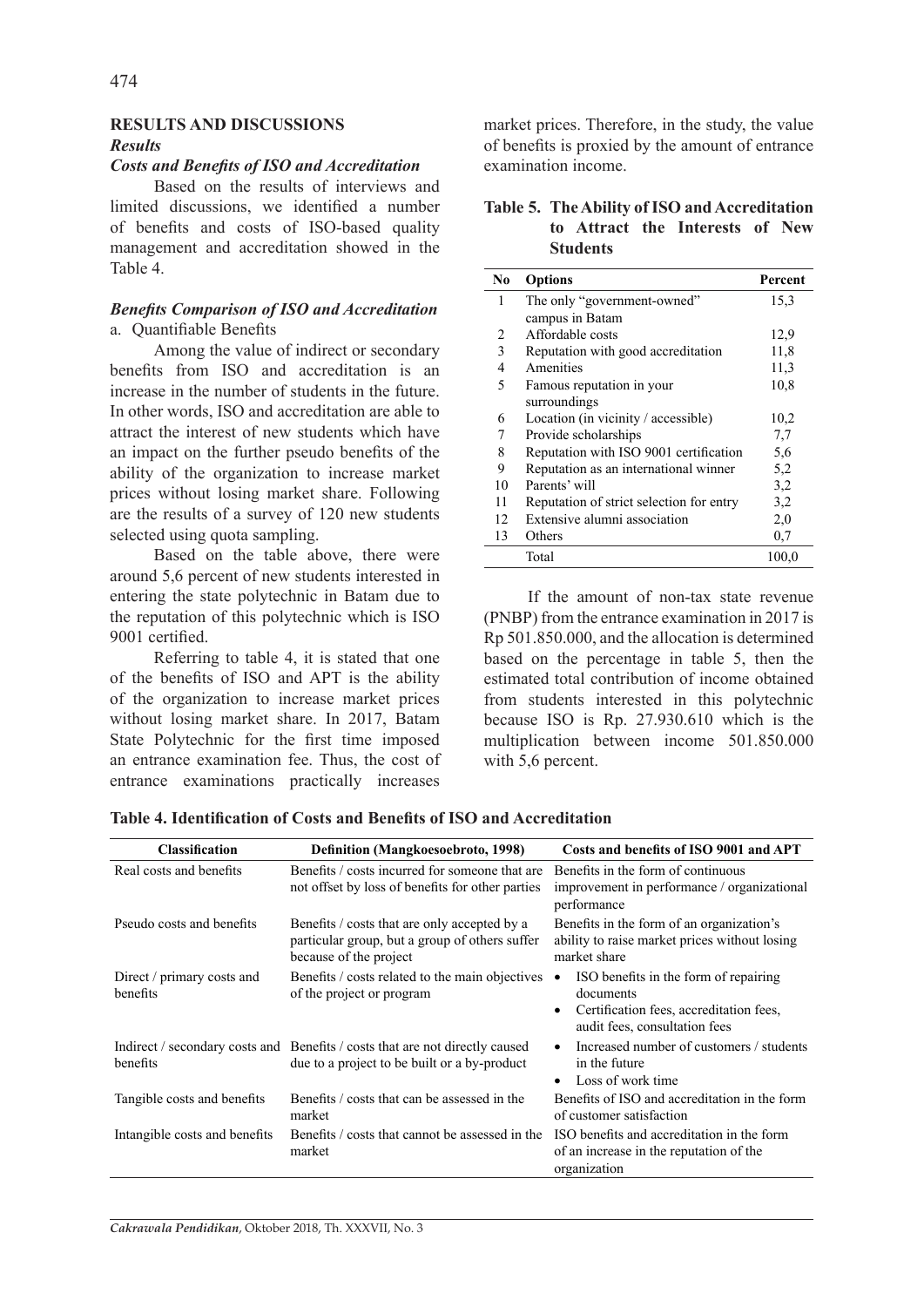On the other hand, there are around 11,8 percent of new students who are interested in entering the polytechnic due to a well-accredited reputation.

The contribution of income from Accreditation =  $11,8\%$  x Rp  $501.580.000$  = Rp 59.465.171. Thus, because the amount of income from the entrance examination in 2017 amounted to 501.850.000, then the estimated total contribution of income obtained from students interested in this polytechnic because of accreditation is Rp 59.465.171.

#### b. Non Quantifiable Benefits

In addition to the benefits of entrance examination income, the benefits felt by these polytechnic employees are based on surveys including.

Based on the table above, it can be seen that ISO does provide benefits in the form of improving polytechnic performance, increasing the number of students, student satisfaction, and organizational reputation, but the benefits of accreditation are higher compared to the usefulness of ISO. The highest gap of benefit value lies in the benefit points to increase the number of students in the future, where accreditation points are much higher than ISO. Even so, ISO values are better at usefulness points for document improvement.

## *Costs Comparison of ISO and Accreditation*

a. Quantifiable Costs

The cost of ISO certification and accreditation is included in code 5742.012.001 Quality Assurance of Institutional and Educational Governance, showed in Table 7.

#### **Table 6. Benefits of ISO and Accreditation**

|         | <b>Benefits</b>                                                                                               | Percent    |               |         |
|---------|---------------------------------------------------------------------------------------------------------------|------------|---------------|---------|
| No.     |                                                                                                               | <b>ISO</b> | Accreditation | Gap     |
|         | Providing benefits in the form of continuous improvement in the<br>performance of state polytechnics in Batam | 63.5       | 87,1          | $-23.5$ |
| $2^{1}$ | Providing benefits in the form of improving documents                                                         | 76.5       | 70,6          | 5.9     |
| 3       | Providing benefits in the form of increasing numbers of customers or<br>students in the future                | 56.5       | 89.4          | $-32.9$ |
| 4       | Providing benefits in the form of customer / student satisfaction                                             | 63.5       | 83.5          | $-20.0$ |
|         | Providing benefits in the form of increasing the reputation of the State<br>Polytechnic organization in Batam | 71.8       | 89.4          | $-17,6$ |
|         | Average                                                                                                       | 66.4       | 84.0          | $-17.6$ |

## **Table 7. Costs of ISO**

| No. | <b>Activities</b>                                                   | <b>Costs (in thousand Rupiah)</b> |        |                          |  |
|-----|---------------------------------------------------------------------|-----------------------------------|--------|--------------------------|--|
|     |                                                                     |                                   | 2016   | 2015                     |  |
|     | Training Review, Quality Calendar and Working Procedure Improvement | 10.500                            | 8.030  | 73.982                   |  |
|     | Internal Audit *                                                    | 23.400                            | 13.300 | 11.925                   |  |
|     | External Audit                                                      | 18.900                            | 22.610 | 24.807                   |  |
| 4.  | Annual Re-Certification Fee to Certifcation agency**                | 15.000                            | 17.110 | 18.907                   |  |
|     | Preparation to Upgrade to ISO 2015**                                | 6.000                             | 14.280 | $\overline{\phantom{0}}$ |  |
|     | Total                                                               | 73.800                            | 75.330 | 129.621                  |  |

\* ISO allocation internal audit fees are obtained through estimation because the internal audit carried out consists of ISO internal audit activities and financial audits which are both entered into one account

\*\* Especially for 2017, certification agency fees and ISO upgrade preparation fees are still in the form of estimates because the real invoice has not been received.

#### **Table 8. Costs of Accreditation**

| No | <b>Activities</b>                                           |         | <b>Costs (in thousand Rupiah)</b><br>2015<br>2016 |                          |
|----|-------------------------------------------------------------|---------|---------------------------------------------------|--------------------------|
|    |                                                             | $2017*$ |                                                   |                          |
|    | Institution accreditation assessment                        | 92.500  |                                                   | $\overline{\phantom{0}}$ |
|    | Study program accreditation and re-accreditation assessment | 51.090  | 20.850                                            | 44.800                   |
|    | Total                                                       | 143.590 | 20.850                                            | 44.800                   |

\* For 2017, the cost contains an element of estimation because all activities have not been realized.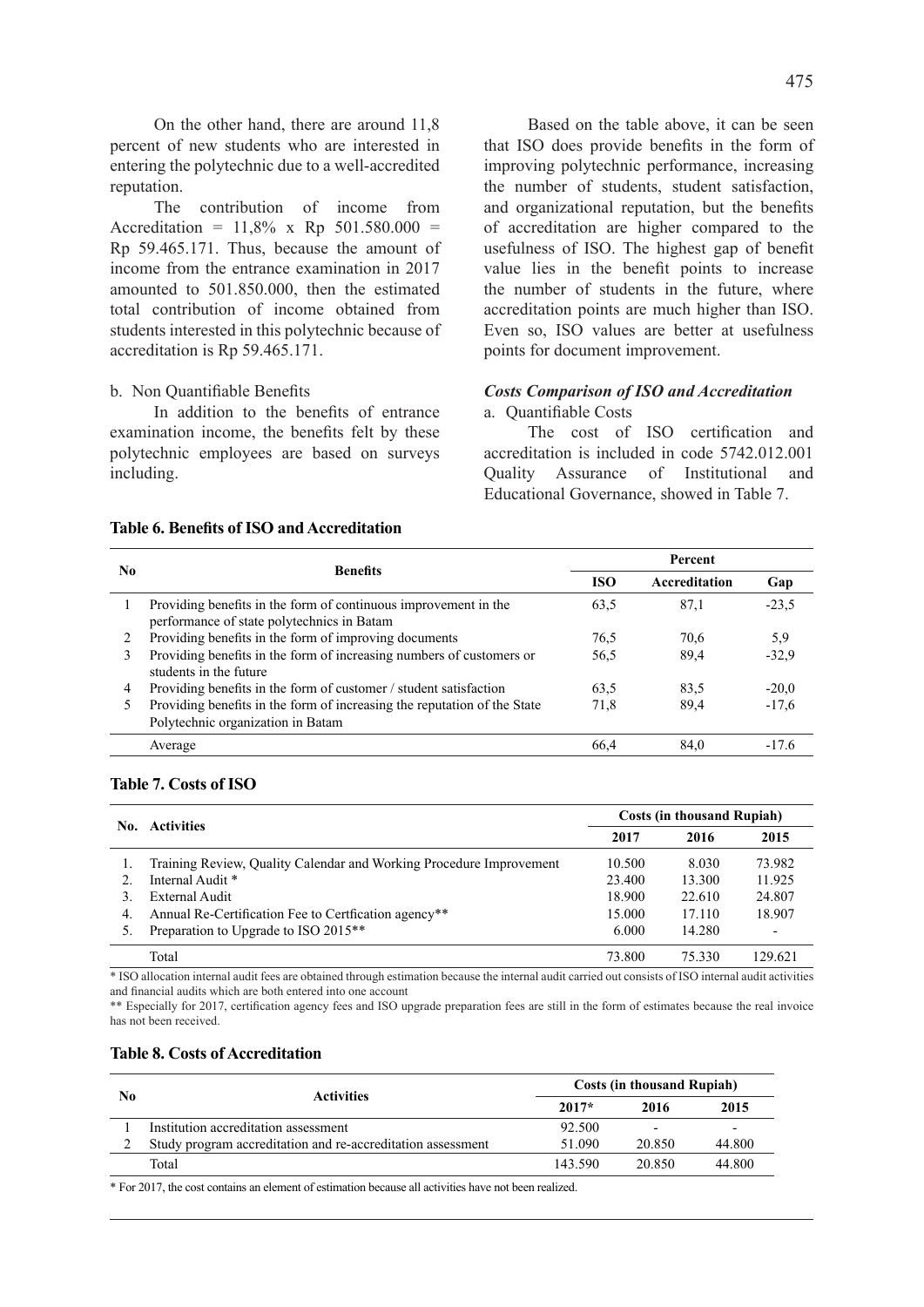There are various costs that arise in addition to the certification agency fees, namely internal audit and external audit activities that are quite costly. This fee is routine every year. While the costs that are not available every year but will appear periodically as part of ISO quality improvement is the cost of upgrading, which starts with gap analysis training, followed by improvements to work procedures.

The costs for accreditation showed in Table 8.

When compared to accreditation costs with ISO costs, it is seen that over the past two years, accreditation costs are always lower than the cost of ISO. Besides that, it can be seen that the fluctuation of accreditation costs is higher because it adjusts to the number of study programs that need re-accreditation or accreditation, for example in 2015 and 2017 there are 3 study programs that need re-accreditation, while in 2016 only accreditation preparations.

What is different in 2017 is that the budget for institutional accreditation because of institutional accreditation has not been submitted so that this polytechnic still needs to invite several speakers to help it understand the instruments of institutional accreditation and various other preparations. With the moment of new institutional accreditation, the budget for accreditation soared sharply from previous years.

## b. Non Quantifiable Costs

As for costs that are difficult to quantify in rupiah, but felt by employees through a perception survey showed in Table 9.

Based on the table above, it can be seen that ISO is considered to require a considerable amount of work time sacrifice if averaged over one working year compared to accreditation. ISO is also considered to be quite expensive. This may be due to the annual routine cost of ISO which is internal, external, and certification agency fees, compared to accreditations that only costs after 3 to 5 years. This perception is supported by costs data over the past two years, it can be seen that the cost of ISO is higher than accreditation.

The work time per person needed if averaged within one work week in each section for completion of ISO work is 21 hours from a maximum of 40 hours per week. While for completion of accreditation work is 16.5 hours per week.

## *Comparison of the Implementation of ISO and Accreditation*

The implementation of ISO which is in line with accreditation can be seen in the following (Table 10).

Based on the table above, ISO requires more time to socialize improvement priorities, while accreditation does not. The table above also explains the high commitment, socialization and communication of top management to accreditation and the high level of employee

| No. | Costs                                                                                                                  |              | Percent       |              |
|-----|------------------------------------------------------------------------------------------------------------------------|--------------|---------------|--------------|
|     |                                                                                                                        | <b>ISO</b>   | Accreditation | Gan          |
|     | It costs a lot of money<br>It requires a considerable amount of work time sacrifice if averaged in<br>one working year | 88,2<br>83.5 | 62,4<br>64.7  | 25.9<br>18.8 |

## **Table 9. Costs of ISO and Accreditation**

#### **Table 10. Implementation Factors of ISO and Accreditation**

| No | <b>Statement</b>                                         | Percent<br><b>ISO</b><br>Accreditation<br>68.2<br>77,6<br>58,8<br>63.5<br>75,0<br>78,8<br>72,5<br>67.5<br>61,3<br>63.8<br>63,8<br>60,0 |  |        |
|----|----------------------------------------------------------|----------------------------------------------------------------------------------------------------------------------------------------|--|--------|
|    |                                                          |                                                                                                                                        |  | Gap    |
|    | Top management commitment                                |                                                                                                                                        |  | $-9.4$ |
|    | Socialization and communication from top management      |                                                                                                                                        |  | $-4,7$ |
|    | Employee involvement                                     |                                                                                                                                        |  | $-3.8$ |
| 4  | Coordination between department                          |                                                                                                                                        |  | $-5.0$ |
|    | Adequate time for socializing priority improvements      |                                                                                                                                        |  | 2,5    |
| 6  | The quantity and quality of human resources are adequate |                                                                                                                                        |  | $-3.8$ |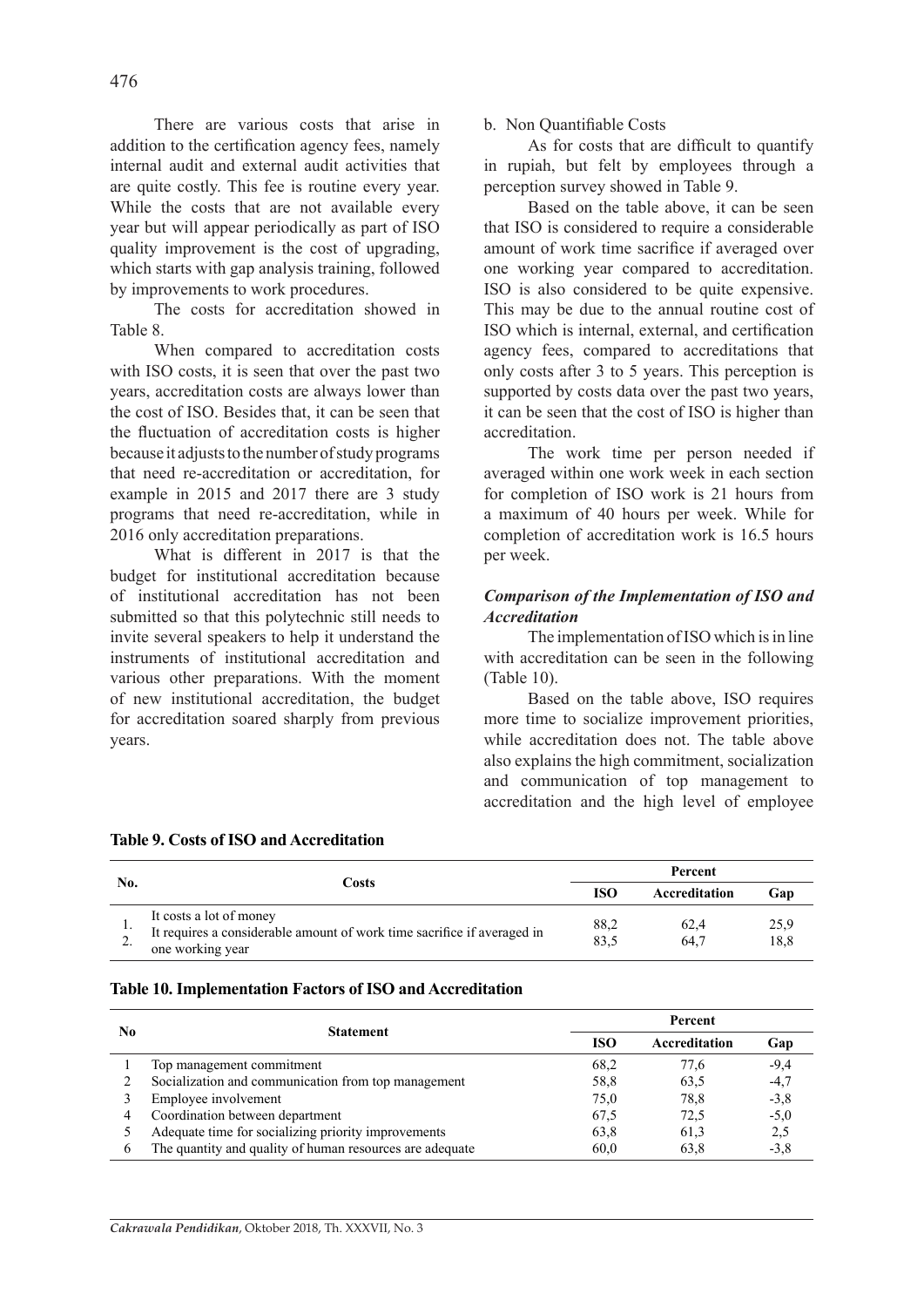**Table 11: Future Improvements on the Implementation of ISO and Accreditation**

| No. | <b>Statement</b>                                                                                                         | Percent |
|-----|--------------------------------------------------------------------------------------------------------------------------|---------|
|     | The motivation of human resources to continue to implement ISO is still high                                             | 65,9    |
|     | Quality objectives are according to the needs of the organization                                                        | 72.9    |
|     | Quality objectives support accreditation                                                                                 | 72,9    |
| 4   | Quality objectives support the strategic plan (Renstra) of the organization                                              | 76.5    |
|     | Organizations focus more on maintaining certificates than trying to improve performance                                  | 77,6    |
| 6   | ISO makes organizations focus on performance rather than focus on making documents                                       | 58,8    |
| 7   | ISO procedures are too bureaucratic so they tend to inhibit rather than help work                                        | 77,6    |
| 8   | The ISO procedure is good, does not require any changes                                                                  | 52,9    |
| 9   | The audit focus is conformity to procedures (incomplete documents, etc.) rather than efforts to im-<br>prove performance | 81,2    |
| 10  | There is still a system (which is done everyday) but is outside the ISO system                                           | 70.6    |
| 11  | Documents for ISO are prepared some time before the audit                                                                | 82,4    |
|     | Average                                                                                                                  | 71,8    |

involvement and coordination between departments to support accreditation.

## *ISO implementation in line with Accreditation*

For future improvements, a number of applications that can be improved showed in Table 11.

The table above explains the existence of ISO document preparation practices just before the audit. In addition, ISO procedures need to be updated every year because changes to adjust organizational dynamics are still needed. HR motivation to keep applying ISO is below the average value. Employees disagree that ISO makes organizations focus on performance rather than focus on preparing better documents otherwise they agree more to the statement that the audit focus is conformity to procedures (incomplete documents, etc.) rather than efforts to improve organizational performance.

Table 11 above also indicates that there are still ISO document preparation practices shortly before the audit which actually shows an inappropriate ISO implementation. Indeed, all documents are filled periodically or together with their activities, not filled out when the audit is to be carried out. Sudden document preparation practices like this might make the audit tiring because the actual document work is done at once.

Table 11 also suggests that ISO procedures need to be updated every year. Changes in procedures to adjust organizational needs are still needed. As the procedure progresses, the procedure owner needs to review which procedures require simplification which procedures require more detail.

Table 11 shows that management needs to carry out a number of activities to increase HR motivation because of employees' motivation to continue to implement ISO below the average value. Employees need to be constantly reminded of the initial ISO objectives for this polytechnic, not just carrying out the supervisor's direction. The initial goal of obtaining ISO remains valid until now and can be the basis of motivation for improving the performance of state polytechnics in Batam.

Employees disagree that ISO makes organizations focus on performance rather than focus on making documents otherwise they agree more to the statement that the audit focus is conformity to procedures (incomplete documents, etc.) rather than efforts to improve organizational performance. Therefore, reorientation towards ISO needs to be carried out to correct this perception.

## *Discussions*

The results of this study confirm the results of Kartikasari, Sinarti, Hidayat, & Irsutami (2014) research on the importance of accreditation in influencing campus selection. The difference between the results of this study and Kartikasari et al. (2014) is the addition of ISO variables to the option options offered to students. So that this study is better able to compare the benefits of ISO-based quality management and accreditation-based.

The results of this study also support the research of Willar, Lintong, & Kaparang (2015) which evaluates the implementation of the Higher Education Internal Quality Assurance System (SPMI-PT) Manado State Polytechnic with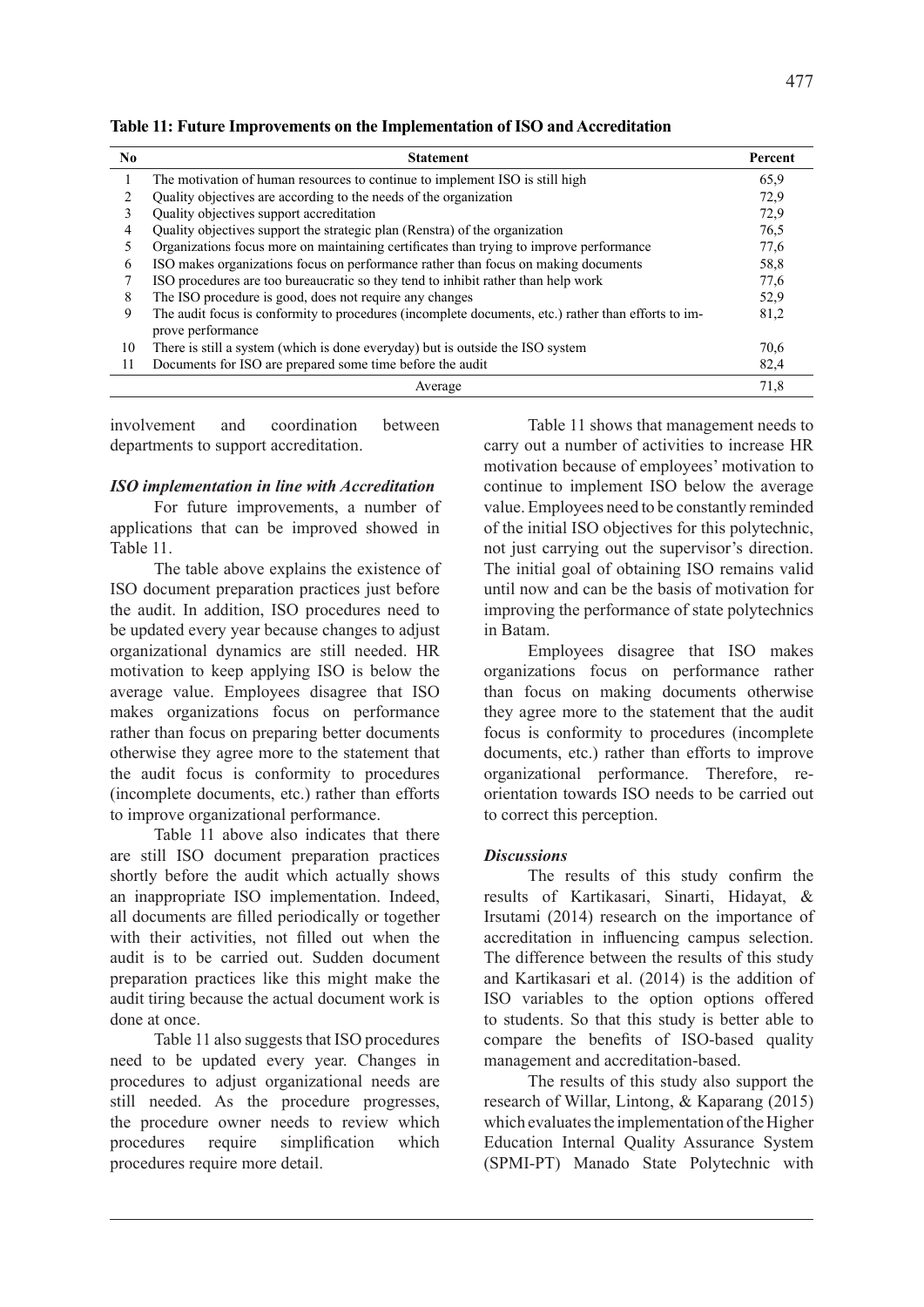reference to the ISO 9001 Quality Management System (QMS). Willar, Lintong, & Kaparang (2015) asserted that if both quality management systems are carried out in tandem and support each other, then the implementation of both will run effectively in developing a strong organizational culture.

Based on the details in the previous discussion, the value of ISO benefits in 2017 is 5,6 percent equivalent to Rp. 27.930.610 while the fee is Rp. 73.800.000. Other than rupiah nominal, ISO is considered to require a considerable amount of work time sacrifice if averaged in one working year compared to accreditation. ISO is also considered to be quite expensive. This may be due to the annual routine cost of ISO which is internal, external, and certification agency fees, compared to accreditations that only cost in 3 to 5 years time. This perception is supported by cost budget data for the past two years, it can be seen that the budget for ISO costs is higher than accreditation. Even so, ISO values are better at usefulness points for document improvement.



**Figure 1. Cost Benefit Analysis of ISO**

The value of accreditation benefits in 2017 is 11,8 percent equivalent to Rp. 59.465.171 while the cost is Rp. 51.090.000. Thus, in nominal terms, accreditation is more profitable. In addition to the benefits of entrance examination fees, the benefits felt by employees of this polytechnic include improving performance, increasing the number of students, student satisfaction, and organizational reputation, but the benefits of accreditation are higher compared to the usefulness of ISO. The highest gap in usefulness value lies in the benefit points to increase the number of students in the future, where accreditation points are much higher than ISO. Even so, ISO values are better at usefulness points for document improvement.



# **Accreditation**

Thus, from the aspect of usefulness that is difficult to quantify, ISO is only superior to one benefit while accreditation on more aspects of benefits. Whereas from the aspect of time cost sacrifice, ISO also requires more time sacrifice. Thus, accreditation is declared superior as an education quality management system rather than ISO based on cost benefit analysis.

The results of this study do not say that ISO should be eliminated because it is less profitable for the organization. This statement is not the result of this study. In the condition that an organization is non-profit and is able to finance both types of quality management systems, both accreditation and ISO can go hand in hand and support each other. However, the organization still has to understand its main priority, namely accreditation, so that the allocation of resources must be directed to support its main priorities, not the other way around.

The principle of cost benefits generally states that only activities that value benefits exceed costs alone need to be implemented (Frank, 2000). This principle sounds very natural even though many critics cannot accept it. One reason for the rejection of this cost benefit analysis is the difficulty of quantifying the benefits and costs so that the decision results cannot be directly translated into good or bad. For example, the results of Figure 1 show that the value of ISO benefits is Rp. 27.930.610 while the fee is Rp. 73.800.000. This means that in rupiah terms alone, one can fall into the conclusion that ISO should not be implemented because the cost is greater than the benefits. But the results of this study do not support conclusions as soon as that. The results of this study state that there are still benefits of ISO in the form of improving documents that are in fact very difficult to quantify because of the many assumptions that must be put by the writers who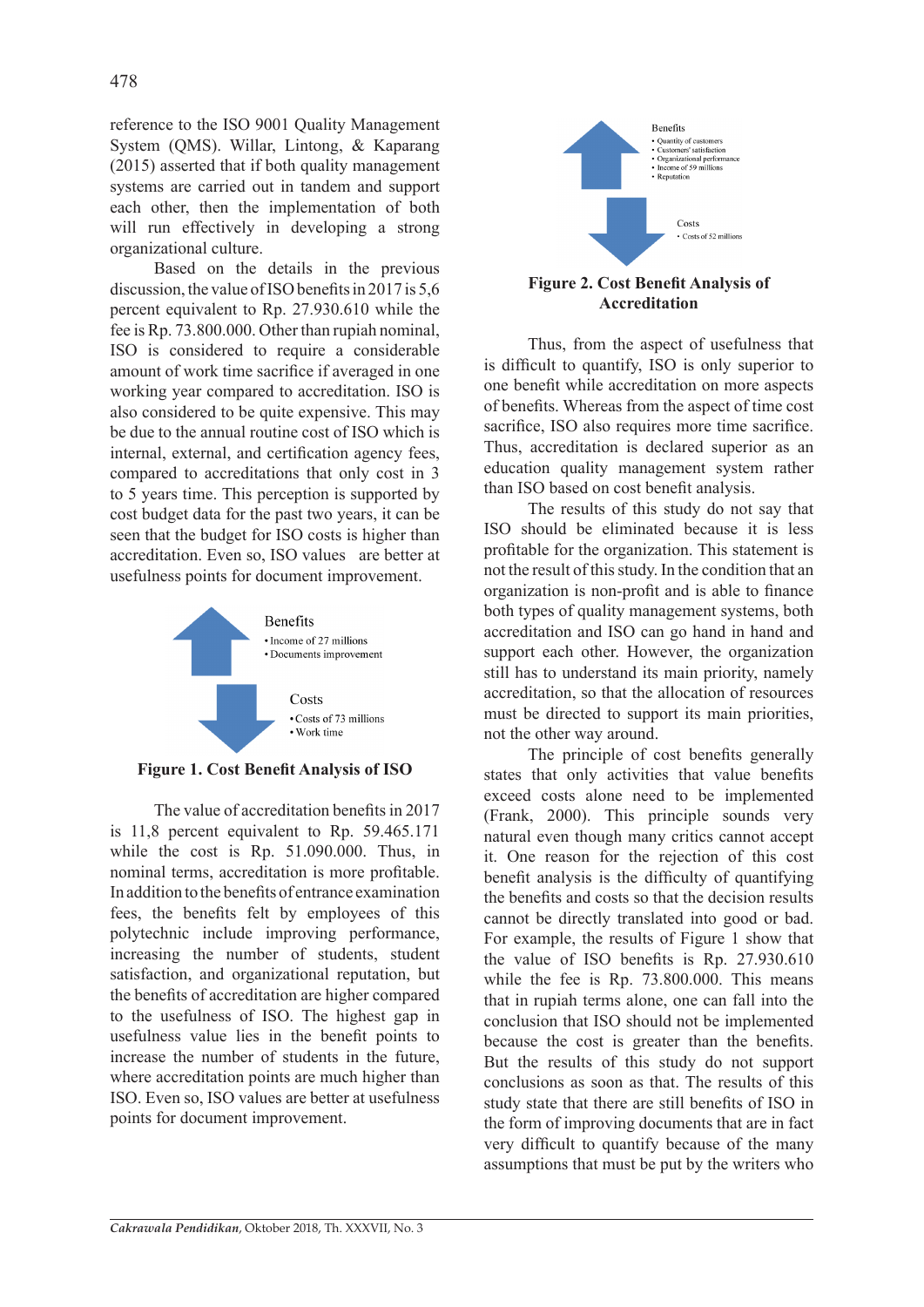are very subjective so that any assumptions made will make the reader of this article more biased. Therefore, Figure 1 is made as above without guidance to quantify the benefits and costs that are difficult to quantify.

The subjectivity of decision making to stop or continue ISO depends on many factors. For example whether the organization has resources that are underloaded or overloaded. Or does the organization focus solely on prestige when it holds an ISO certification or is it true that it is purely running an ISO to obtain its benefits. This subjectivity is influenced by the mindset of all the resources involved in meeting organizational quality management.

The results of research on the importance of accreditation are in line with Suharto (2012). He stated that excellence-oriented primary education is owned if national education standards measured using instruments of accreditation are met. That is, the effort to develop an organization is essentially an effort to fulfill standards which should be the main focus of an organization including universities.

By focusing on accreditation, universities can assess themselves in carrying out education (Suhendro, 1998). Accreditation-based assessment is more standardized at the national level than ISO standards whose quality objectives vary depending on organizational commitment. Nasrun (2009) states that accreditation standards are divided into 3 components with the following indicators: 1) Input, consisting of students, personnel, facilities and infrastructure, and curriculum; 2) Process, consisting of institutional management, program management, learning management, and evaluation; 3) Output, with performance indicators. The three sections above are arranged in seven standards (BAN-PT, 2011). This research continues to support the priority of focusing on accreditation although Prasetyo (2014) found that accreditation does not have an impact on the competitiveness of universities and Wibisono (1999) argues that national accreditation may not be sufficient to face the threat of employment domination from overseas graduates.

In the last decade, there has been a lot of research and debate about the effectiveness of ISO application (Prajogo, 2010). Examples of studies that deny the effectiveness of ISOs, for example Martinez-Costa and Martinez-Lorente (2003), find that ISO certification has no effect on financial performance in Brazilian and Spanish companies. While research examples that prove the effectiveness of ISO include Srivastav (2009) and Rosana (2009). Rosana (2009) concludes that the implementation of ISO 9001 will significantly influence the quality culture so that its application in UNY will change the orientation of organizational culture into a quality culture. This study with various limitations of research methods that limit generalization, indicates that ISO does have an impact on organizational reputation and performance because it is at an average of 66.4 percent (see Table 4), which is higher than its neutral value at 60 percent.

## **CONCLUSIONS**

First, this study aims to uncover aspects of the benefits and costs of ISO-oriented quality management compared to accreditation. Benefits that can be quantified in the form of capability of ISO and accreditation to attract new students so that the income from the entrance examination fee is estimated for ISO is Rp. 27.930.610 while for accreditation is Rp. 59.465.171. The benefits that are difficult to quantify in the form of benefits perceived by public polytechnic employees in Batam include improving performance/ performance, increasing the number of students, student satisfaction, and organizational reputation, but the benefits of accreditation are higher in assessing their usefulness compared to the usefulness of ISO. Even so, ISO values are better at usefulness points for document improvement. For the cost aspect, ISO is considered to require a considerable amount of work time if averaged over one work year compared to accreditation. ISO is also considered to be quite expensive.

Secondly, this research also attempts to describe the implementation of ISO 9001 which coincides with APT at the State Polytechnic in Batam. In its application, ISO is perceived to require more time for socializing priority improvements, while accreditation is not. This study also shows the high commitment, socialization and communication of top management to accreditation as well as high employee involvement and coordination between sections to support accreditation. To improve the application of ISO, activities to pump motivation for HR are needed. Likewise, reorientation of ISO so that employees focus more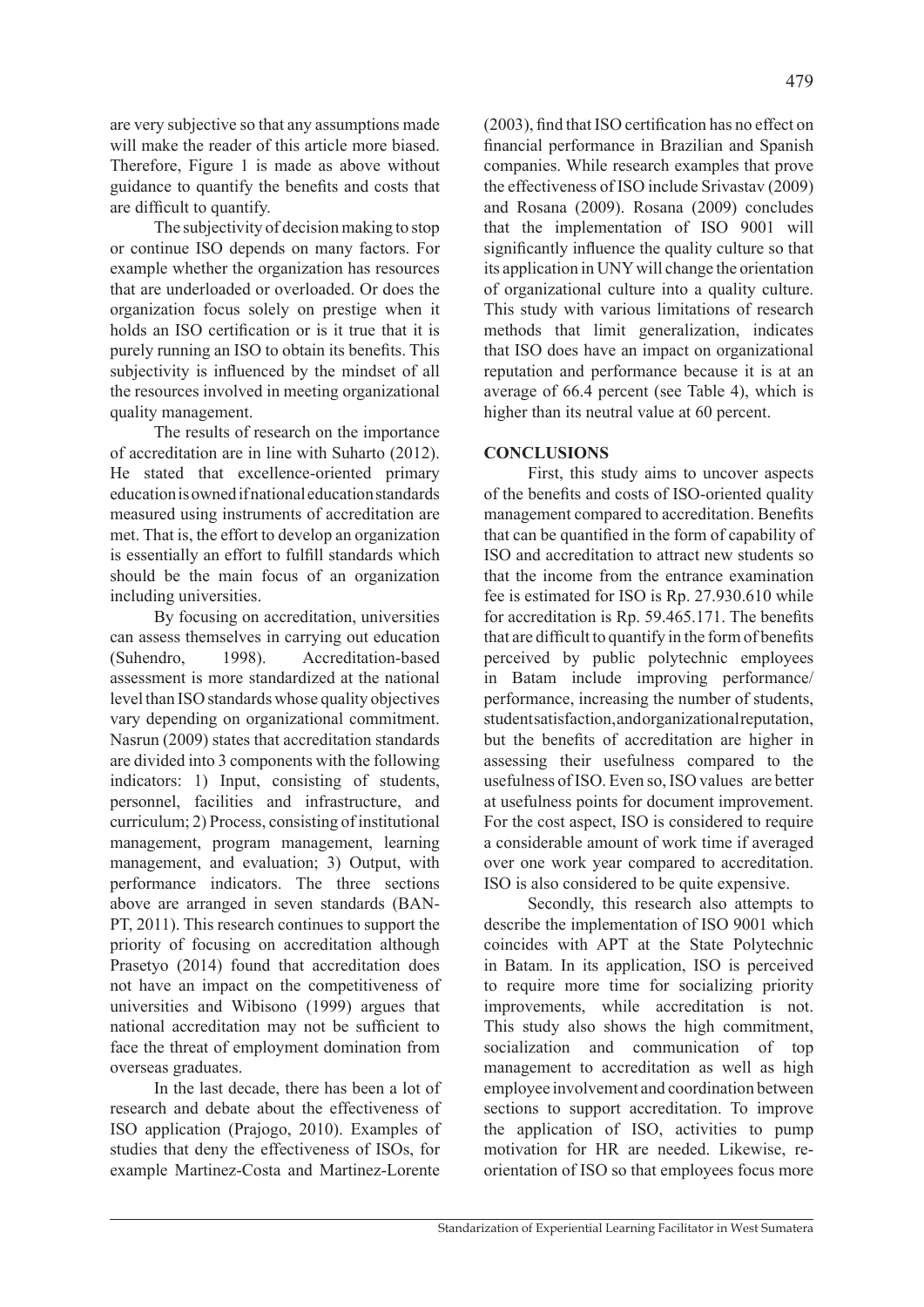on the substance of quality improvement than just document preparation. This description is expected to be beneficial for universities that are currently preparing for ISO 9001 implementation on their respective campuses.

Third, by using cost benefit analysis, this study attempts to formulate whether the State Polytechnic in Batam should maintain ISO 9001 certification or use another quality assurance model that might be more efficient. Based on the analysis of cost benefits, the research team formulated accreditation excellence towards ISO. Thus, the research team suggested that organizations focus more and devote more resources to accreditation activities. If there is a resource left after the outpouring of resources into accreditation, then the organization devotes its energy to ISO. So that there is a correct priority scale for the organization. Thus the research team suggested that both quality management systems could continue to be carried out as long as sufficient resources were available.

## **ACKNOWLEDGEMENTS**

The author is grateful for the financial assistance of the Research Department of the Ministry of Research and Technology and the valuable input from the editorial team of the Cakrawala Pendidikan Journal.

## **REFERENCES**

- Antariksa, W. F., Surachman, & Setiawan, M. (2014). Pengaruh Penerapan Sistem Manajemen Mutu ISO 9001:2008 di Perguruan Tinggi terhadap Kinerja Balanced Scorecard (Studi Kasus pada Universitas Brawijaya). *Jurnal Aplikasi Manajemen, 12(3)*, 399-406.
- BAN-PT. (2011). Buku III Pedoman Penyusunan Borang Akreditasi Institusi Perguruan Tinggi. Badan Akreditasi Nasional Perguruan Tinggi. Jakarta: Author.
- Brown, A., & Wiele, T. V., D. (1996). A Typology of Approach to ISO Certification and TQM. *Australian Journal of Management, 21(1)*, 60-65.
- Frank, R., H. (2000). Why Is Cost-Benefit Analysis So Controversial? *The Journal of Legal Studies, 29(S2),* 913-930, doi: 10.1086/468099
- Gasperz, V. (2002). *ISO 9001 : 2000 and Continual Quality Improvement*. Jakarta: PT. Gramedia Pustaka Utama,
- Gay, L.R., & Diehl, P.L. (1992), *Research Methods for Business and. Management*, MacMillan Publishing Company, New York.
- KAN. (2016) FAQ, Umum. http://www.kan. or.id/?page\_id=70&lang=id. Komite Akreditasi Nasional, Diakses 5 Juni 2016.
- Kartikasari, D., Sinarti, Hidayat, R., & Irsutami. (2014). Analisis Persaingan Pendidikan Tinggi di Batam dari Perspektif Politeknik Batam. *Cakrawala Pendidikan, 33(2),*  211-224. doi: 10.21831/cp.v2i2.2148.
- Karapetrovic, S., Casadesus, M., & Saizarbitoria, I.H. (2010). What happened to the ISO 9000 lustre? An eightyear study. *Total Quality Management, 21(3)*, 245–267.
- Karapetrovic, S., Rajamani, D., &Willborn, W. (1998). ISO 9001 quality system: an interpretation for the university. *International Journal of Engineering Education*, *14(2),* 105-118.
- Lloyd's Register Quality Assurance. (2015). LRQA Indonesia / Standar & Skema / ISO 9001 QMS. http://www.id.lrqa.com/ standards-and-schemes/iso9001/.
- Mangkoesoebroto, G. (1998). *Ekonomi Publik*. Yogyakarta: BPFE.
- Martinez-Costa, M., & Martinez-Lorente, A.R. (2003). Effects of ISO 9000 Certification on Firms' Performance: a Vision From the Market. *Total Quality Management & Business Excellence, 14( 10),* 1179–1191.
- Nasrun, M. (2009). Kinerja Badan Akreditasi Nasional – Perguruan Tinggi (BAN-PT); Relevansinya dengan Fungsi Pembinaan Peningkatan Kualitas Program Studi. *Jurnal Visi Ilmu Pendidikan (J-VIP), 1(2)*, 148-162.